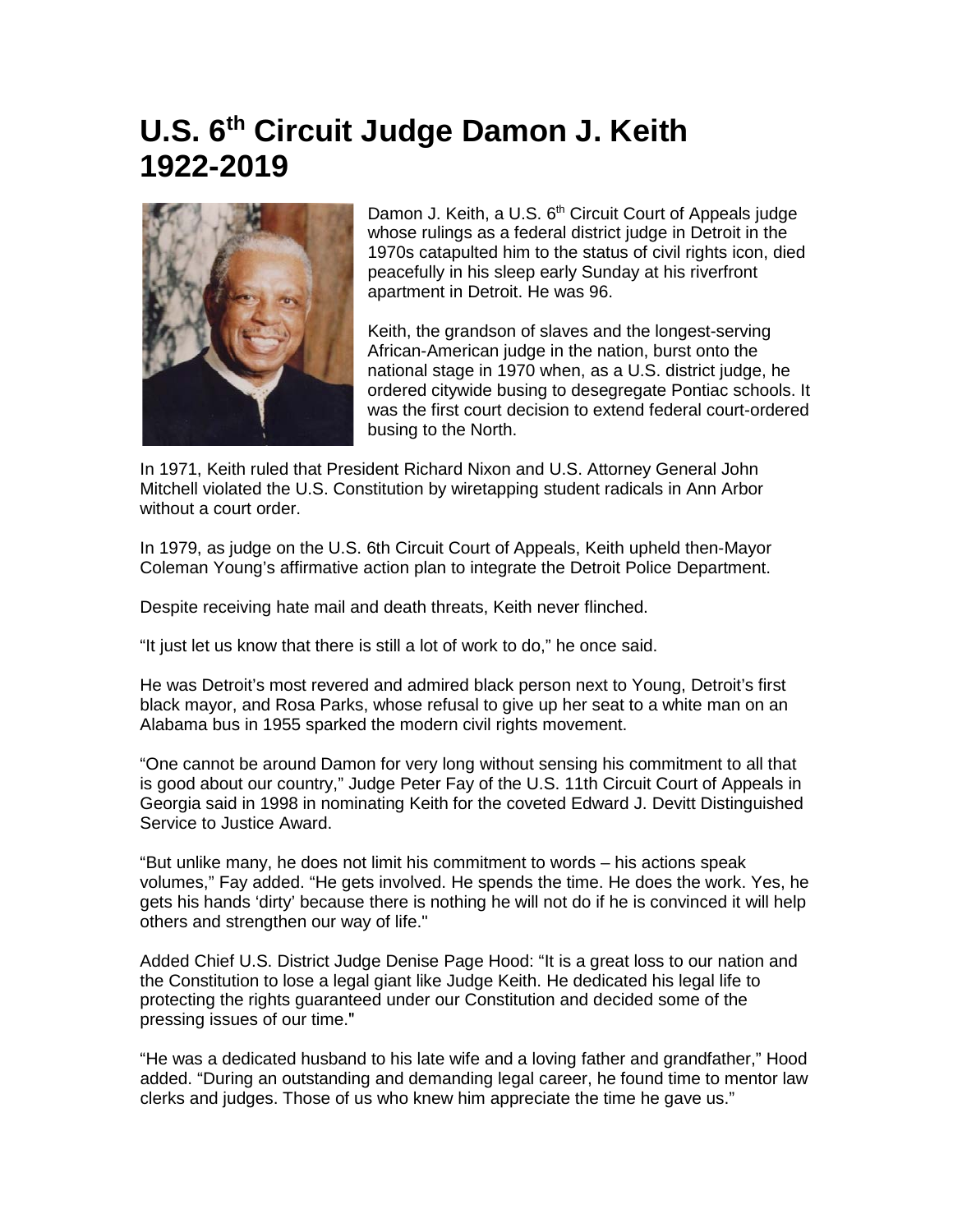From a kid growing up on the segregated streets of Detroit, to a student at an all-black college in West Virginia to a budding lawyer at Howard University, Keith credited God for blessing his life and role models for setting examples he tried to emulate.

Keith revered his father, Perry Keith, a \$5-an-day Ford Rouge foundry worker, for teaching him that he could triumph in a segregated society. But it took Thurgood Marshall, the fiery civil rights warrior and eventual U.S. Supreme Court justice, to show Keith how to use the courts and the U.S. Constitution to battle segregation and Jim Crow laws.

As a U.S. District Court judge in Detroit and later as a member of the U.S. 6th Circuit Court of Appeals in Cincinnati, Keith handed down decisions that struck blows against segregated schools, employment and housing discrimination, and federal wiretapping policies.

"I just feel as though I have an obligation to do something to make things better for all people," Keith told the Detroit Free Press in 2002. "God put me here for some purpose and I don't want to let Him down. And I don't want to let myself down, or my family, my people or my country."

Keith was a confidant of politicians, swore in multiple Detroit mayors and hosted an annual Soul Food Luncheon at the federal courthouse in Detroit for more than 30 years that attracted the movers and shakers of the state's civic, legal, political and social communities.

The walls of Keith's chambers – he served on the bench until his death – are decorated with hundreds of photos of Keith standing with celebrities such as the late soul singer Aretha Franklin, former South African President Nelson Mandela and the late Dr. Martin Luther King Jr.

"It would be so easy to get isolated in these beautiful chambers where you don't have to run for re-election or see anyone," Keith once said. "It's easy, when people are always saying, 'your honor' and bowing and scraping, to get things out of balance. That's why it's important to get out in the community to mingle with the people and see what the problems are."

Keith was especially proud of the Damon J. Keith Center for Civil Rights, which opened at Wayne State University in 2011. The \$5.7-million addition to the WSU Law School chronicles Keith's judicial career, the legal history of the civil rights movement and the accomplishments of African-American lawyers and judges.

He believed in helping others.

When an intruder attacked Rosa Parks in her Detroit home in 1994, he arranged to have her move into a gated apartment complex on the riverfront. And when she was invited to Montgomery, Ala., to attend the opening of a museum named in her honor, Keith asked a friend, businessman Al Taubman, to fly her there in Taubman's private jet. When Parks died in 2005, Keith chaired the group that planned funerals in three cities.

During five decades on the federal bench, Keith hired more minority law clerks – African Americans, Hispanics, Asians and women – than any federal judge, and taught them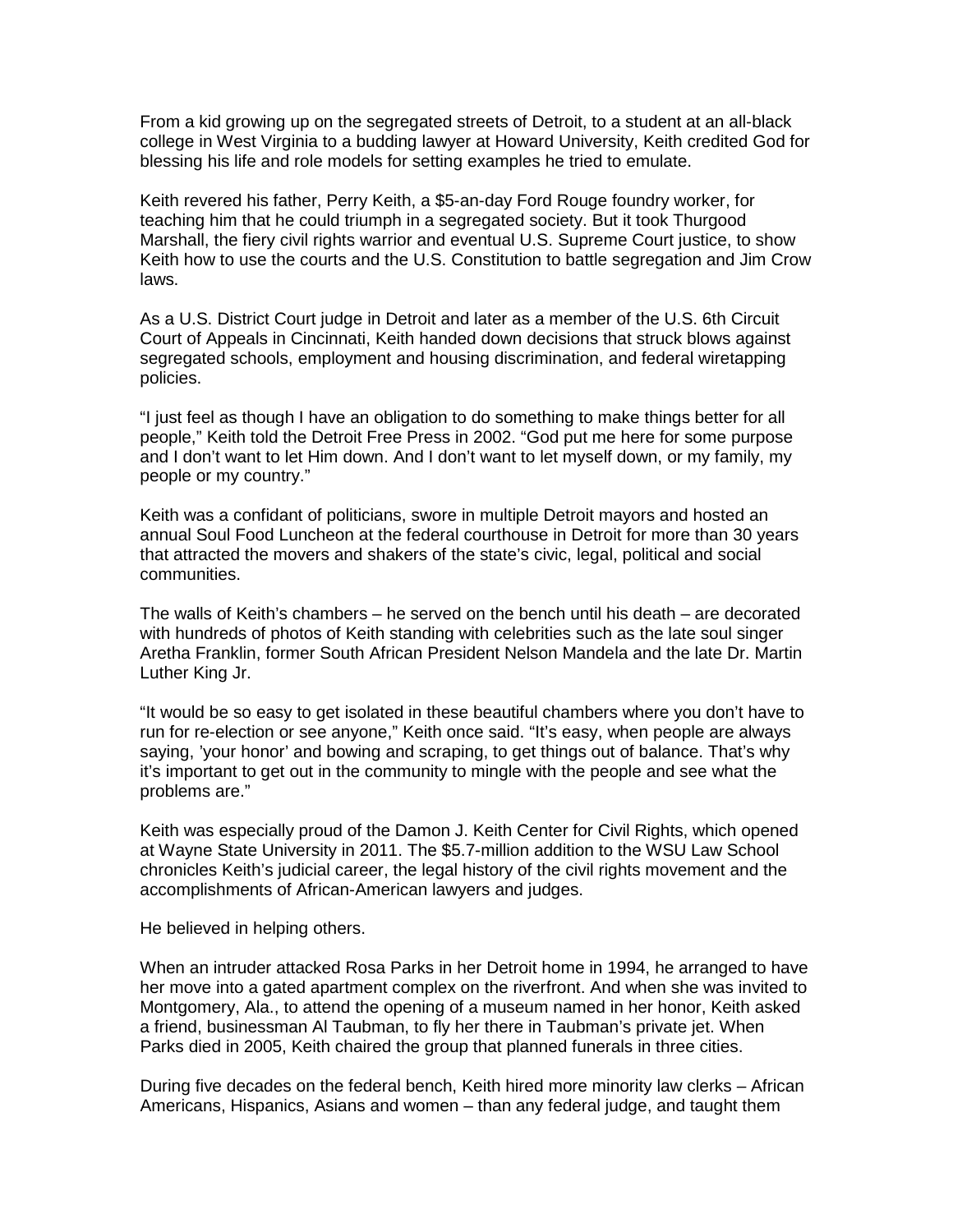about the life, character and the law. He encouraged them to help others as he had helped them.

"A network of people throughout Michigan and the United States have obtained gainful employment, gone to college or graduate or professional school, secured personal loans, or advanced their careers at crucial stages, as a direct result of selfless efforts by Judge Keith," said Eric Clay, a U.S. 6th Circuit Court of Appeals judge, who clerked for Keith in 1972-73.

Damon Jerome Keith was born in Detroit on July 4, 1922, in a house near the present I-96 and I-94 freeway interchange.

He was the youngest of seven children of Perry and Annie Louise (Williams) Keith. His father had moved the family from Georgia in the 1920s to work at a Ford plant.

Keith said there were few positive black role models besides his parents.

"What I was exposed to in my neighborhood were pimps, hustlers and foundry workers at the automobile factories," Keith said in 1984. "On the weekends, they got drunk and gambled. Most kids in my neighborhood did not go to college – most went to Jackson Prison."

Keith said his father insisted that he go to college.

After graduating from Northwestern High School in 1939, Keith enrolled at West Virginia State College, an all-black school in Morgantown. He worked his way through college by cleaning the chapel and waiting tables in a dining hall.

In 1943, after watching his son graduate from college, Perry Keith told him: "One of my children has a college degree. Now I can die happy."

Less than a week later, Perry Keith passed away.

"I have been driven by the fact that I never wanted to let he or my mother down, to always try to do the right thing," a teary-eyed Keith told the Free Press in 1998. "My father was the finest man I've ever known."

After college, Keith was drafted into the segregated U.S. Army and spent three years driving a truck in the Quartermaster Corps during World War II in Europe. Keith called it "absolutely degrading," partly because the black unit didn't have a single black officer.

He was discharged as a sergeant in 1946.

"After coming back and having to ride on the back of buses while seeing German soldiers ride in the front and seeing German soldiers go into restaurants in the South that I could not go into, I made up my mind I was going to become a lawyer," he said in 2002.

He enrolled on the GI Bill at Howard University, a historically black Washington, D.C., college, which was training lawyers to battle segregation and Jim Crow laws.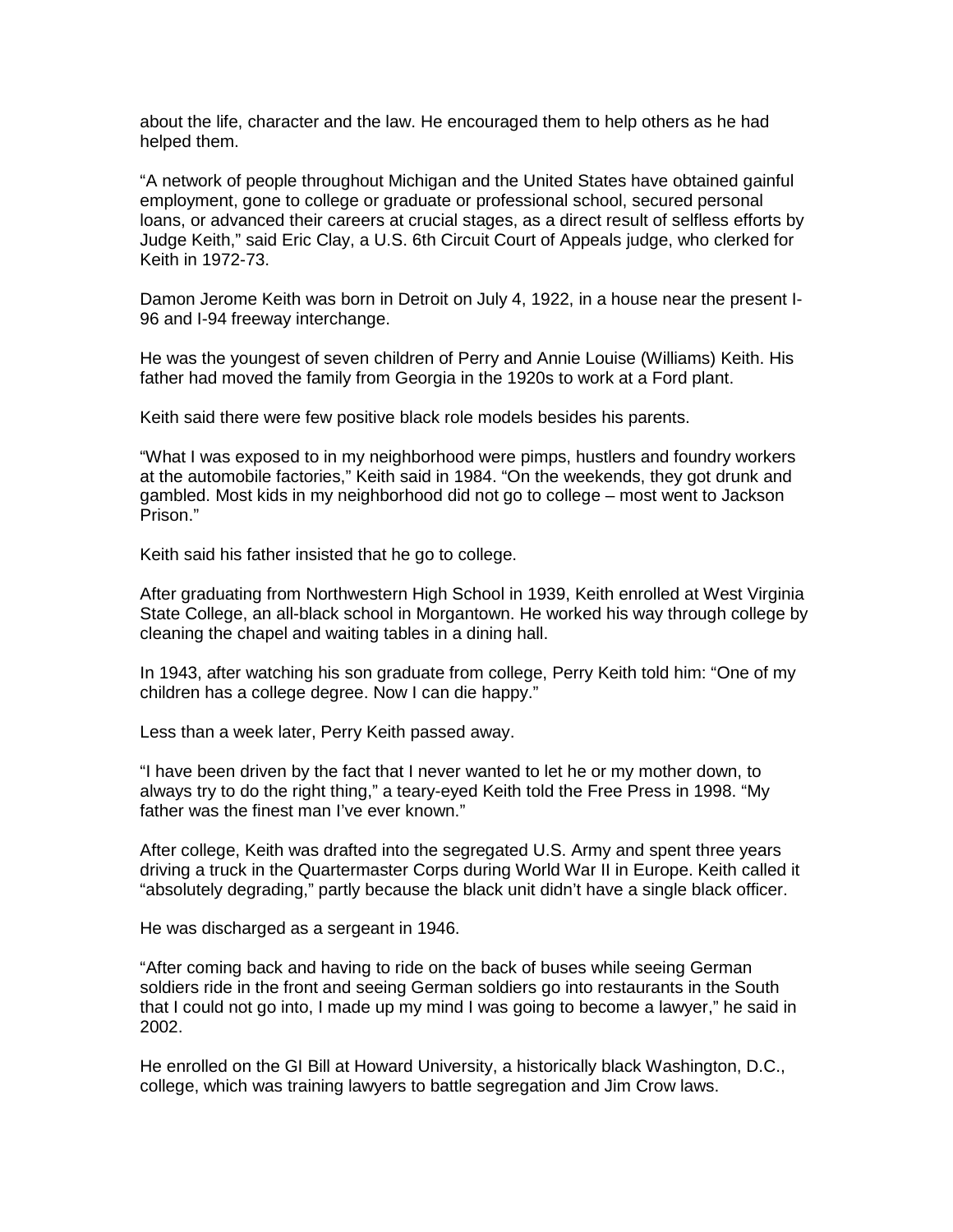Keith helped research civil rights cases, participated in mock trials and watched rising legal stars like Thurgood Marshall, the NAACP's chief legal counsel and eventual Supreme Court justice, practice his legal arguments before the students and argue cases before the high court.

After getting his law degree in 1949, Keith worked as a janitor at the Detroit News while studying for his bar exam. He twice failed the bar exam but received his law license after appealing the second score.

Keith became a \$15-a-week clerk for Loomis, Jones, Piper & Colden, a prominent black law firm, and began forging a reputation.

In 1952, he became the first black lawyer for the Wayne County Friend of the Court. Four years later, he returned to his old law firm, this time as a lawyer, and obtained a Masters in Law in 1956 from Wayne State University.

In 1964, he opened his own law firm, which eventually became known as Keith, Conyers, Anderson, Brown & Wahls. His partners included Nathan Conyers, the eventual Detroit car dealer and brother of U.S. Rep. John Conyers, D-Mich., and Myron Wahls, the eventual Michigan Court of Appeals judge. The firm moved into the Guardian Building, becoming the first black law firm in the city's all-white legal district.

The firm represented several prominent black businesses and other clients, including future Detroit Tigers' great Willie Horton, whom Keith and his wife took into their home to keep Horton away from shady characters that might have derailed Horton's career.

Keith, a Democrat, also served as a Wayne County Commissioner (1958-63), president of the Detroit Housing Commission (1958-67) and co-chair of the state's first Civil Rights Commission (1964-67).

His breakthrough came in 1967 when President Lyndon Johnson appointed Keith to the U.S. District Court bench in Detroit to replace Wade H. McCree, Jr., despite objections from some in the black community who questioned his legal skills.

Keith got the job anyway and within three years was making legal history.

In 1970, he ordered citywide busing to desegregate Pontiac public schools, the first case to extend federal court-ordered school integration to the North.

In 1971, Keith ruled that President Richard Nixon and Attorney General John Mitchell violated the constitutional rights of three radical White Panther Party members, whose phones were tapped without a court order during an investigation of the bombing at a CIA office in Ann Arbor. The U.S. Supreme Court unanimously upheld the ruling, his most famous.

The same year, Keith ordered the city of Hamtramck to build low-income housing after razing black neighborhoods to make way for the Chrysler Freeway. Keith said the city engaged in "Negro removal" in the name of urban renewal.